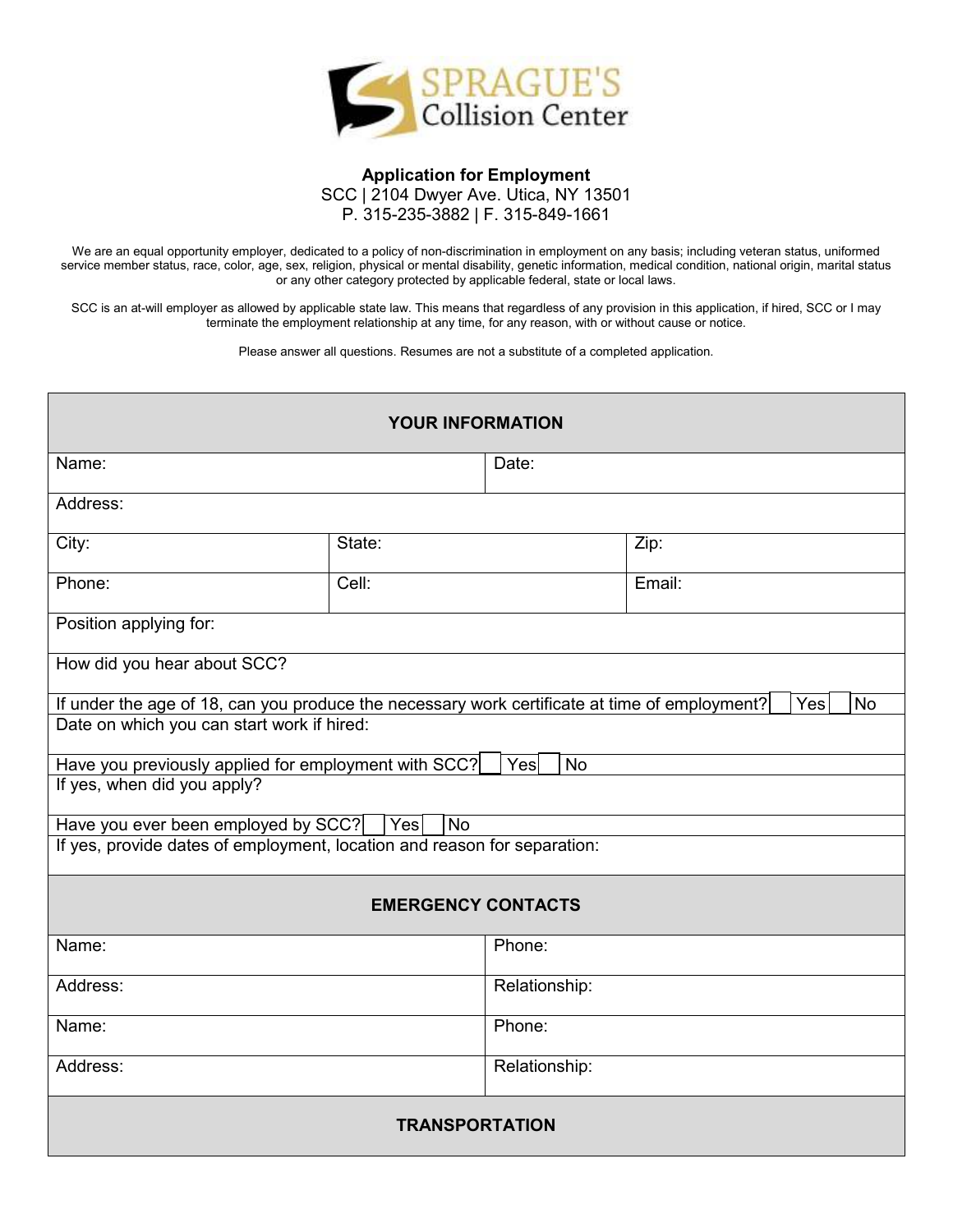

| Yes<br>No<br>Is your vehicle insured?<br>Do you have dependable transportation?<br><b>No</b><br>Yes                                                                                                                                                      |                                                                                                      |                  |                                 |  |
|----------------------------------------------------------------------------------------------------------------------------------------------------------------------------------------------------------------------------------------------------------|------------------------------------------------------------------------------------------------------|------------------|---------------------------------|--|
| Do you have a valid driver's license?                                                                                                                                                                                                                    | Yes<br><b>No</b>                                                                                     |                  |                                 |  |
| License No.:                                                                                                                                                                                                                                             | State:<br><b>Expiration Date:</b>                                                                    |                  |                                 |  |
| Has your license ever been suspended or revoked?                                                                                                                                                                                                         |                                                                                                      | <b>No</b><br>Yes |                                 |  |
| If yes, please explain:                                                                                                                                                                                                                                  |                                                                                                      |                  |                                 |  |
|                                                                                                                                                                                                                                                          |                                                                                                      |                  |                                 |  |
| Do you have personal automobile insurance?                                                                                                                                                                                                               | Yes                                                                                                  | <b>No</b>        |                                 |  |
| If no, please explain:                                                                                                                                                                                                                                   |                                                                                                      |                  |                                 |  |
| Yes<br><b>No</b>                                                                                                                                                                                                                                         | Have you ever been denied personal automobile insurance or has it ever been terminated or suspended? |                  |                                 |  |
| If yes, please explain:                                                                                                                                                                                                                                  |                                                                                                      |                  |                                 |  |
|                                                                                                                                                                                                                                                          |                                                                                                      |                  |                                 |  |
|                                                                                                                                                                                                                                                          | Please list all moving traffic violations in the last five (5) years:                                |                  |                                 |  |
| Offense                                                                                                                                                                                                                                                  | Date                                                                                                 | Location         | Comments                        |  |
|                                                                                                                                                                                                                                                          |                                                                                                      |                  |                                 |  |
|                                                                                                                                                                                                                                                          |                                                                                                      |                  |                                 |  |
| <b>ENVIRONMENTAL CONCERNS</b>                                                                                                                                                                                                                            |                                                                                                      |                  |                                 |  |
| Our work environment requires the employee to paint and grind materials that compromises the quality of the<br>air. Please note that SCC follows OSHA requirements for safety. Please explain below if you anticipate<br>concerns with this requirement: |                                                                                                      |                  |                                 |  |
| Explain:                                                                                                                                                                                                                                                 |                                                                                                      |                  |                                 |  |
|                                                                                                                                                                                                                                                          |                                                                                                      |                  |                                 |  |
| <b>EDUCATION</b>                                                                                                                                                                                                                                         |                                                                                                      |                  |                                 |  |
| High School:                                                                                                                                                                                                                                             | City/ State:                                                                                         |                  | Did you graduate?<br>No<br>Yes  |  |
| College:                                                                                                                                                                                                                                                 | City/ State:                                                                                         |                  | Did you graduate?<br>Yes∣<br>No |  |
| Graduate:                                                                                                                                                                                                                                                | City/ State:                                                                                         |                  | Did you graduate?<br>No<br>Yes  |  |
| Other:                                                                                                                                                                                                                                                   | City/ State:                                                                                         |                  | Did you graduate?<br>No<br>Yes  |  |
| Degrees/ Certificates:                                                                                                                                                                                                                                   |                                                                                                      |                  |                                 |  |
| Special Skills/ Courses:                                                                                                                                                                                                                                 |                                                                                                      |                  |                                 |  |
|                                                                                                                                                                                                                                                          |                                                                                                      |                  |                                 |  |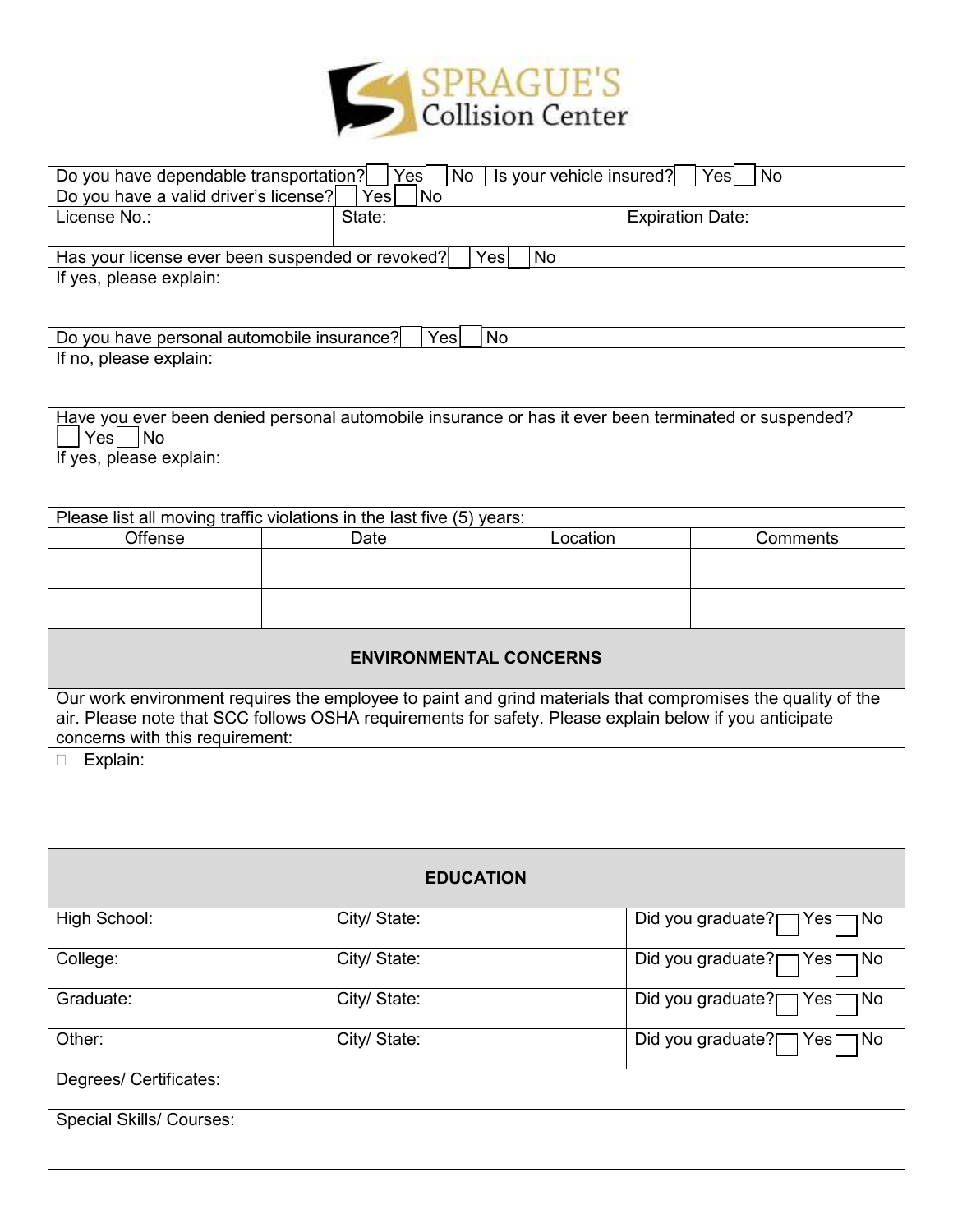

| <b>EXPERIENCE</b>                                                                                                                              |                   |     |  |
|------------------------------------------------------------------------------------------------------------------------------------------------|-------------------|-----|--|
| Discuss any training or experience you have with collision repair?                                                                             |                   |     |  |
|                                                                                                                                                |                   |     |  |
|                                                                                                                                                |                   |     |  |
| What would you like most about collision repair?                                                                                               |                   |     |  |
|                                                                                                                                                |                   |     |  |
|                                                                                                                                                |                   |     |  |
| What would you like least about collision repair?                                                                                              |                   |     |  |
|                                                                                                                                                |                   |     |  |
|                                                                                                                                                |                   |     |  |
| SCC pays our employees on an hourly basis. We work as a team. Please explain your experience in all areas                                      |                   |     |  |
| of collision repair and those areas in which you would like more experience with.                                                              |                   |     |  |
|                                                                                                                                                |                   |     |  |
|                                                                                                                                                |                   |     |  |
|                                                                                                                                                |                   |     |  |
| <b>EMPLOYMENT HISTORY</b>                                                                                                                      |                   |     |  |
| (Please list a minimum of five years work history, beginning with your most recent employment)<br>May we contact your current employer? Yes No |                   |     |  |
| 1. Company:                                                                                                                                    | From:             | To: |  |
|                                                                                                                                                |                   |     |  |
| Address:                                                                                                                                       | City/ State/ Zip: |     |  |
| Job Title:                                                                                                                                     | Reason Left:      |     |  |
| Duties:                                                                                                                                        |                   |     |  |
|                                                                                                                                                |                   |     |  |
| <b>Supervisor Name:</b>                                                                                                                        | Phone:            |     |  |
| 2. Company:                                                                                                                                    | From:             | To: |  |
| Address:                                                                                                                                       | City/ State/ Zip: |     |  |
|                                                                                                                                                |                   |     |  |
| Job Title:                                                                                                                                     | Reason Left:      |     |  |
| Duties:                                                                                                                                        |                   |     |  |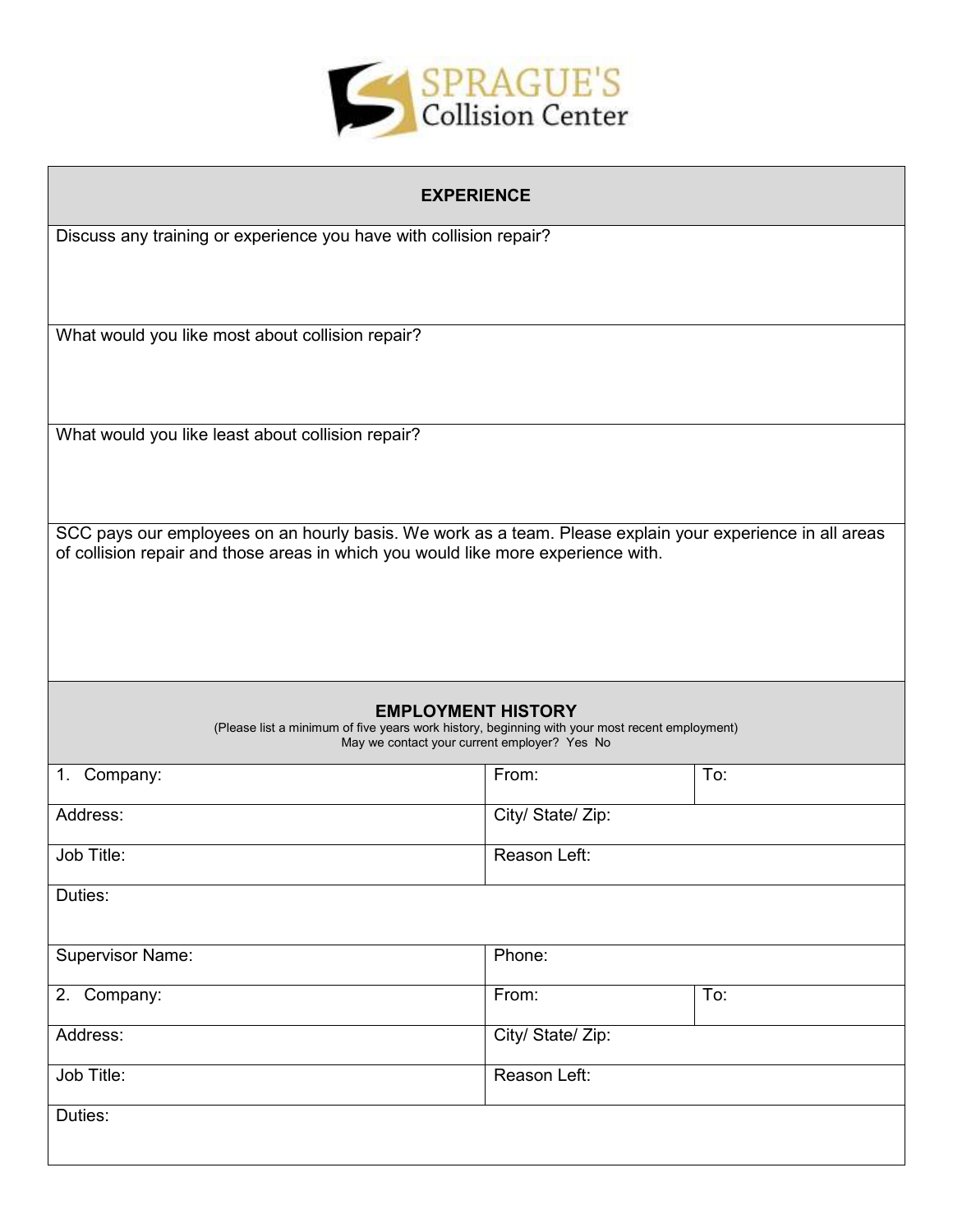

| <b>Supervisor Name:</b>                                                                                    | Phone:            |     |  |
|------------------------------------------------------------------------------------------------------------|-------------------|-----|--|
| 3. Company:                                                                                                | From:             | To: |  |
| Address:                                                                                                   | City/ State/ Zip: |     |  |
| Job Title:                                                                                                 | Reason Left:      |     |  |
| Duties:                                                                                                    |                   |     |  |
| <b>Supervisor Name:</b>                                                                                    | Phone:            |     |  |
| 4. Company:                                                                                                | From:             | To: |  |
| Address:                                                                                                   | City/ State/ Zip: |     |  |
| Job Title:                                                                                                 | Reason Left:      |     |  |
| Duties:                                                                                                    |                   |     |  |
| <b>Supervisor Name:</b>                                                                                    | Phone:            |     |  |
| 5. Company:                                                                                                | From:             | To: |  |
| Address:                                                                                                   | City/ State/ Zip: |     |  |
| Job Title:                                                                                                 | Reason Left:      |     |  |
| Duties:                                                                                                    |                   |     |  |
|                                                                                                            |                   |     |  |
| <b>Supervisor Name:</b>                                                                                    | Phone:            |     |  |
| No<br>Have you ever been terminated or asked to resign?<br>Yes                                             |                   |     |  |
| Has your employment ever been terminated by mutual agreement?<br><b>No</b><br>Yes                          |                   |     |  |
| Have you ever been given the choice to resign rather than be terminated?<br>Yes<br><b>No</b>               |                   |     |  |
| If you answered yes to any of the above questions, please explain the circumstances of each occasion:      |                   |     |  |
|                                                                                                            |                   |     |  |
|                                                                                                            |                   |     |  |
|                                                                                                            |                   |     |  |
|                                                                                                            |                   |     |  |
|                                                                                                            |                   |     |  |
| <b>REFERENCES</b>                                                                                          |                   |     |  |
| Please list the names of work-related references we may contact. Individuals with no prior work experience |                   |     |  |
| may list school or volunteer-related references.                                                           |                   |     |  |